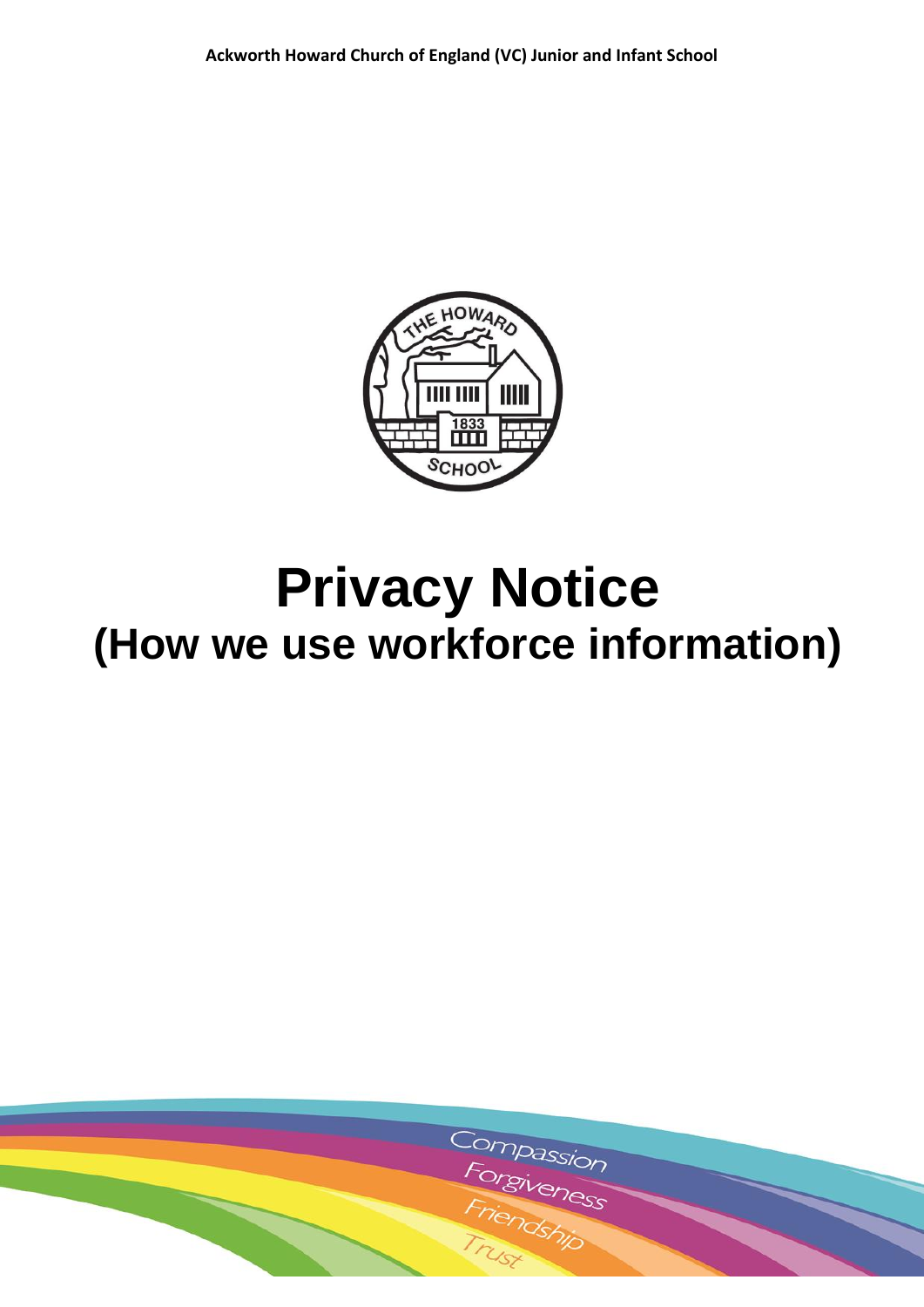# **Privacy Notice (How we use workforce information)**

#### The categories of school information that we process include:

- personal information (such as name, employee or teacher number, national insurance number)
- characteristics information (such as gender, age, ethnic group)
- contract information (such as start date, hours worked, post, roles and salary information)
- work absence information (such as number of absences and reasons)
- qualifications (and, where relevant, subjects taught)
- disclosure and barring information
- recruitment information
- performance information (such as performance management and monitoring)
- digital imagery (such as photographs and CCTV)

## **Why we collect and use workforce information**

We only collect and use personal information about you when the law allows us to. Most commonly, we use it where we need to:

- a) enable the development of a comprehensive picture of the workforce and how it is deployed
- b) inform the development of recruitment and retention policies
- c) enable individuals to be paid
- d) fulfil a contract we have entered into
- e) comply with legal obligation
- f) carry out a task in the public interest

Where you have provided us with consent to use your data, you may withdraw this consent at any time. We will make this clear when requesting your consent, and explain how you go about withdrawing consent if you wish to do so.

Some of the reasons listed above for collecting and using personal information about you overlap, and there may be several grounds which justify the school's use of your data.

# **Collecting workforce information**

Workforce data is essential for the school's / local authority's operational use. Whilst the majority of personal information you provide to us is mandatory, some of it is requested on a voluntary basis. In order to comply with GDPR, we will inform you at the point of collection, whether you are required to provide certain information to us or if you have a choice in this.

# **Storing workforce information**

We hold data securely for the set amount of time shown in our data retention schedule. For more information on our data retention schedule and how we keep your data safe, please visit our website.

We create and maintain an employment file for each staff member. The information contained in this file is kept secure and is only used for purposes directly relevant to your employment.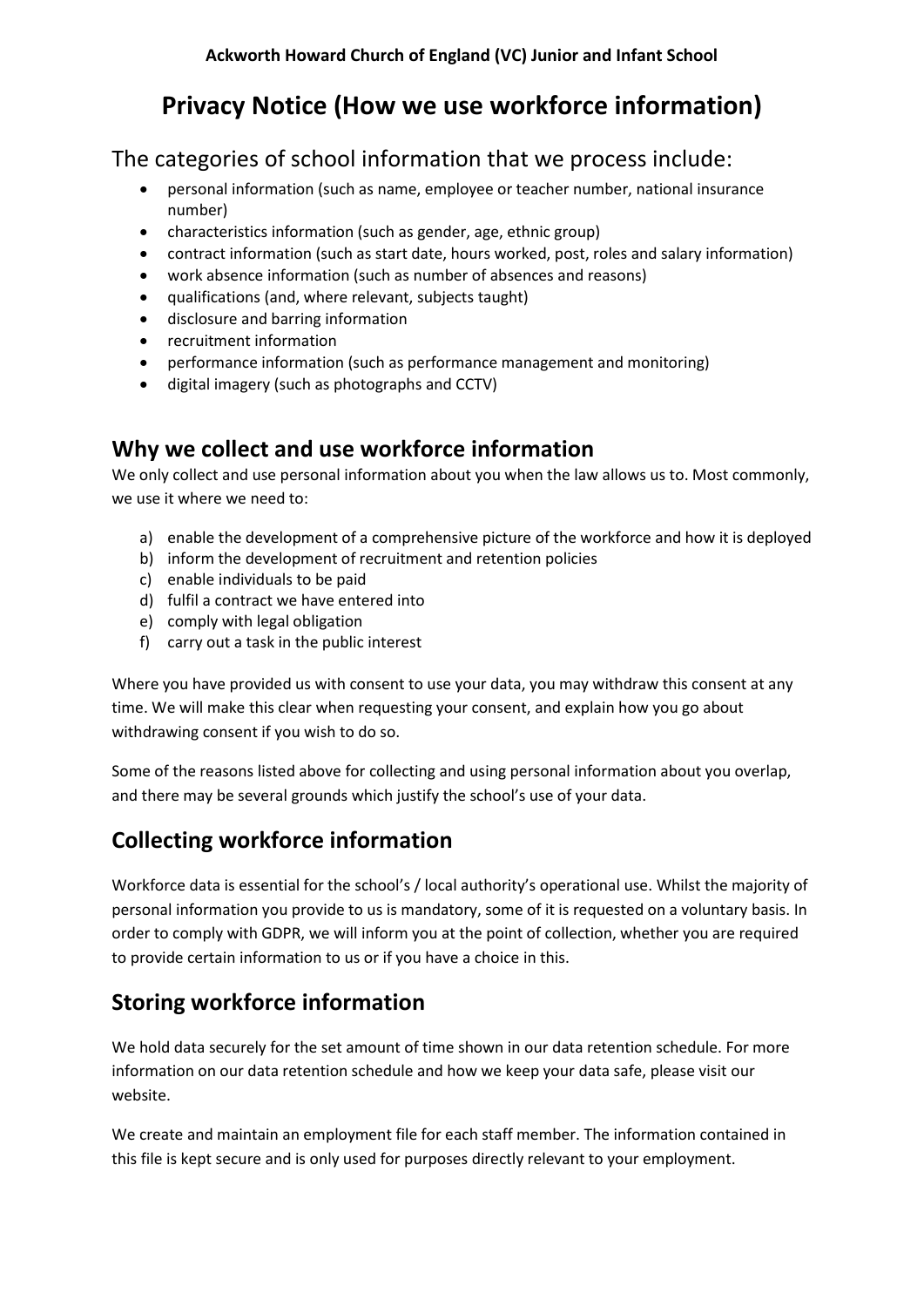## **Who we share workforce information with**

We do not share information about you with any third party without your consent unless the law and our policies allow us to do so.

Where it is legally required, or necessary (and it complies with data protection law), we may share personal information about you with:

Our local authority – to meet our legal obligations to share certain information with it, such as safeguarding concerns and [maintained schools only] information about headteacher performance and staff dismissals

- The Department for Education
- Your family or representatives
- Educators and examining bodies
- Our regulator [specify as appropriate e.g. Ofsted, Independent Schools Inspectorate]
- Suppliers and service providers to enable them to provide the service we have contracted them for, such as payroll
- Financial organisations
- Central and local government
- Our auditors
- Survey and research organisations
- Trade unions and associations
- Health authorities
- Security organisations
- Health and social welfare organisations
- Professional advisers and consultants
- Charities and voluntary organisations
- Police forces, courts, tribunals
- Professional bodies
- Employment and recruitment agencies

#### **Why we share school workforce information**

We do not share information about our workforce members with anyone without consent unless the law and our policies allow us to do so.

#### **Local authority**

We are required to share information about our workforce members with our local authority (LA) under section 5 of the Education (Supply of Information about the School Workforce) (England) Regulations 2007 and amendments.

#### **Department for Education**

The Department for Education (DfE) collects personal data from educational settings and local authorities via various statutory data collections. We are required to share information about our children and young people with the Department for Education (DfE) for the purpose of those data collections, under: section 5 of the Education (Supply of Information about the School Workforce) (England) Regulations 2007 and amendments.